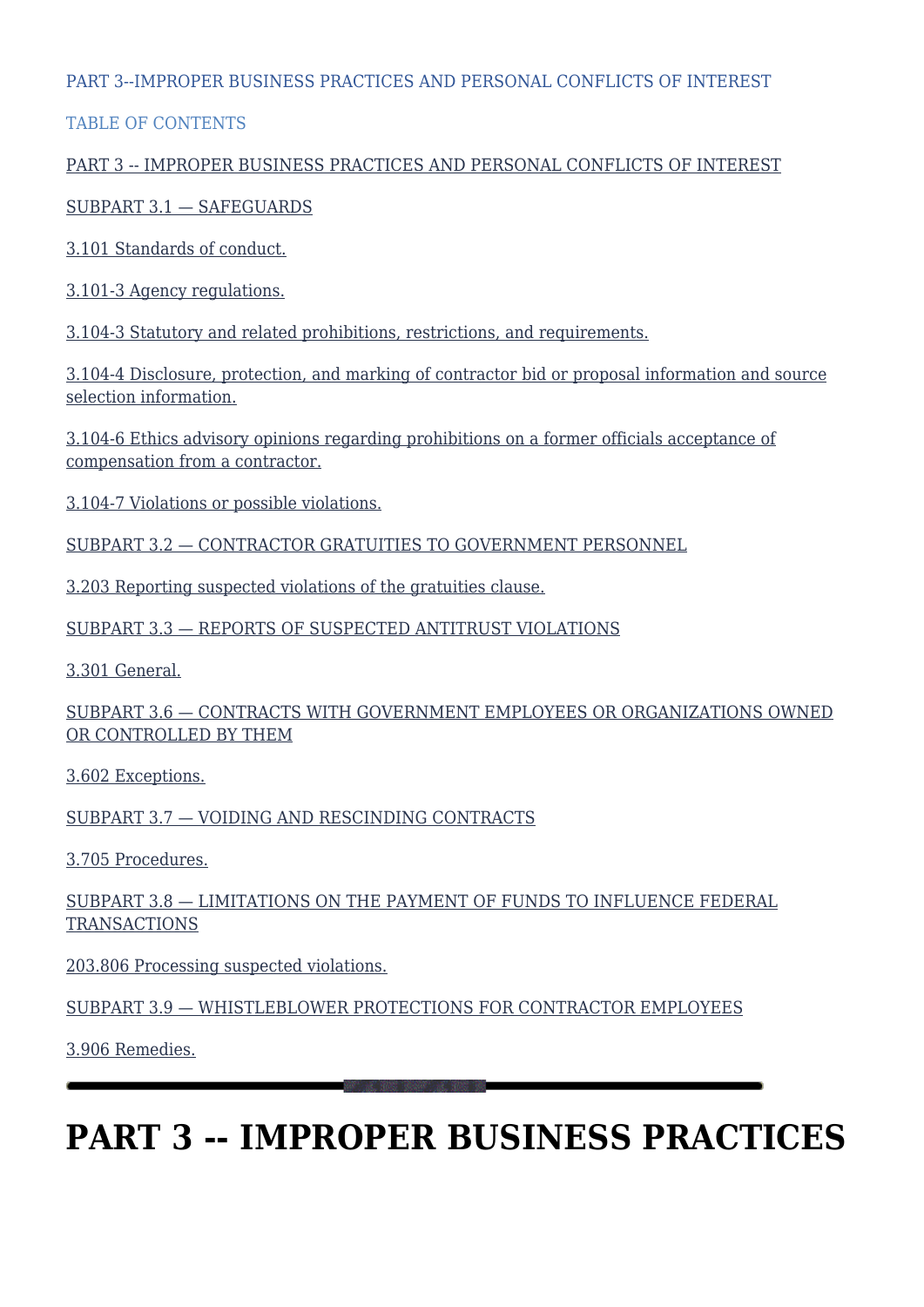# **AND PERSONAL CONFLICTS OF INTEREST**

# **SUBPART 3.1 — SAFEGUARDS**

### **3.101 Standards of conduct.**

### **3.101-3 Agency regulations.**

The DoD Directive 5500.07, Standards of Conduct, DoD 5500.07-R, Joint Ethics Regulation, DISA Instruction 100-50-06, Standards of Ethical Conduct, and DISA Employees' Guide to the Standards of Conduct, provide extensive agency guidance governing this topic.

Contact General Counsel (GC) with any questions.

### **3.104-3 Statutory and related prohibitions, restrictions, and requirements.**

(S-90) All Agency personnel are required to sign a one-time non-disclosure agreement (NDA) which lasts for the duration of DISA employment. In addition, Contracting Officers will require a separate signed source selection specific NDA for any individual(s) with access to selection sensitive information for which disclosure should be limited.

(S-91) Any e-mail relating to an acquisition (e.g., discussing details or providing requirement documents) must be digitally signed/encrypted. See DISAI 630- 230-30 for e-mail security practices for the transmission of sensitive but unclassified information.

### **3.104-4 Disclosure, protection, and marking of contractor bid or proposal information and source selection information.**

(a) The HCA is delegated the authority to authorize access to contractor bid or proposal or source selection information.

(S-90) All DISA personnel who have access to sensitive acquisition information must ensure proper handling of such information in order to maintain the integrity of the acquisition process. Unclassified sensitive acquisition information shall only be distributed on a "need to know" basis.

(S-91) All emails containing source selection sensitive info shall be sent encrypted and/or password protected. Include the following text in the subject line and at the beginning and end of the e-mail text:

"SOURCE SELECTION INFORMATION – SEE FAR 2.101 & 3.104".

### **3.104-6 Ethics advisory opinions regarding prohibitions on a former officials acceptance of compensation from a contractor.**

(a) Written request for an ethic advisory opinion shall be submitted to the *[DISA Designated Agency](mailto:disa.meade.gc.mbx.disa-gen-counsel-ethics@mail.mil) [Ethics Official \(DAEO\)](mailto:disa.meade.gc.mbx.disa-gen-counsel-ethics@mail.mil)*[.](mailto:disa.meade.gc.mbx.disa-gen-counsel-ethics@mail.mil) Per DISAI 100-50-6, the DAEO is the General Counsel.

#### **3.104-7 Violations or possible violations.**

(a)(1) The Vice Procurement Services Executive (V/PSE) is the designee.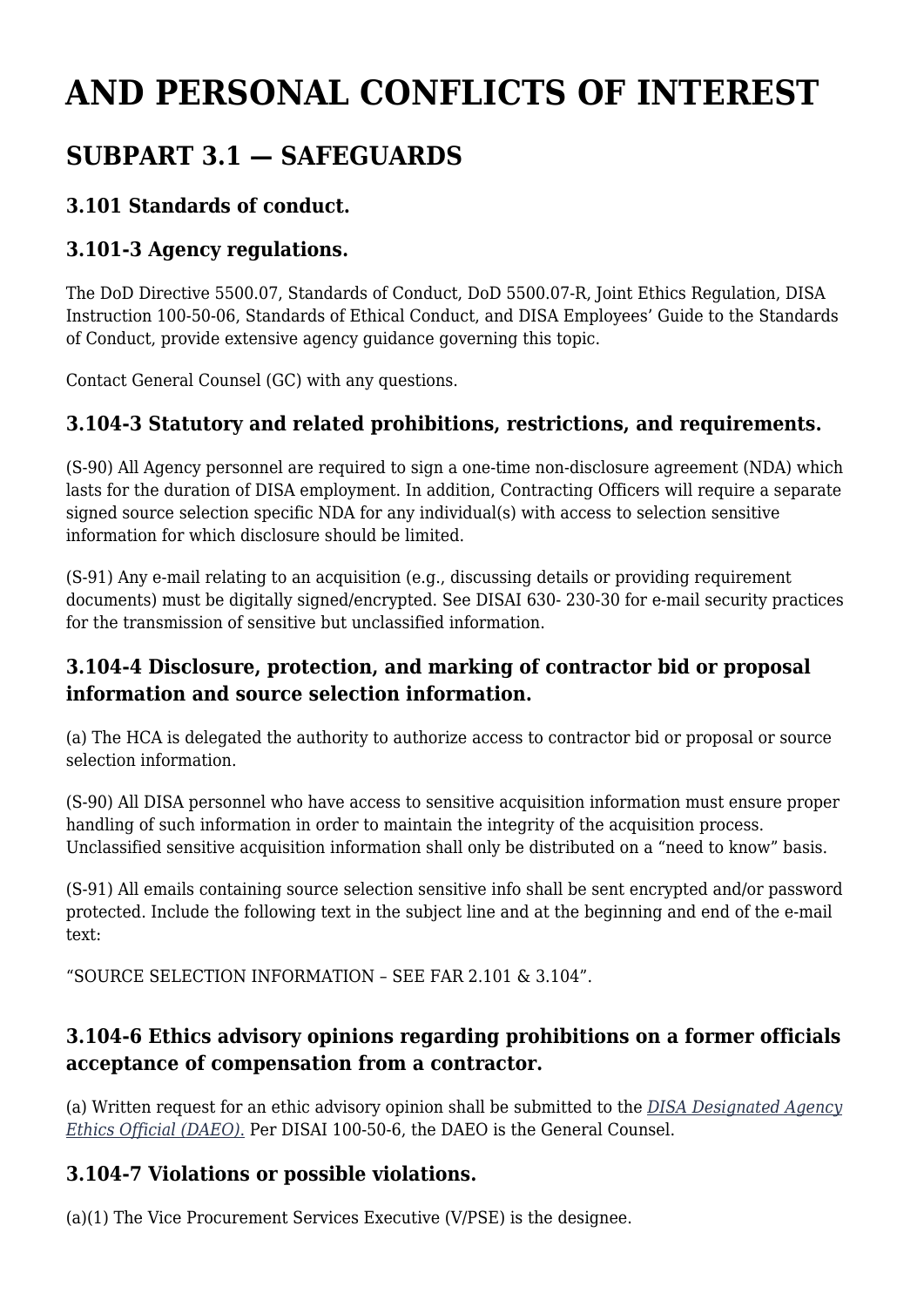(2) The contracting officer's conclusion will be coordinated with GC and submitted to the V/PSE for review and signature

(S-90) Contractor personnel who suspect a violation of the Procurement Integrity Act are encouraged to contact the contracting officer or the DISA Inspector General with a written allegation containing the elements specified in FAR 3.904, Procedures for filing complaints.

# **SUBPART 3.2 — CONTRACTOR GRATUITIES TO GOVERNMENT PERSONNEL**

### **3.203 Reporting suspected violations of the gratuities clause.**

(S-90) Report suspected violations through the CoCO and HCO to the DISA GC and the HCA. DISA GC is the designee.

## **SUBPART 3.3 — REPORTS OF SUSPECTED ANTITRUST VIOLATIONS**

### **3.301 General.**

(b)(2) The DISA GC is the designee.

### **SUBPART 3.6 — CONTRACTS WITH GOVERNMENT EMPLOYEES OR ORGANIZATIONS OWNED OR CONTROLLED BY THEM**

### **3.602 Exceptions.**

The HCA is the designee.

### **SUBPART 3.7 — VOIDING AND RESCINDING CONTRACTS**

### **3.705 Procedures.**

- 1. Reporting. The HCA is the designee.
- 2. Decision. The HCA is the designee.

## **SUBPART 3.8 — LIMITATIONS ON THE PAYMENT OF FUNDS TO INFLUENCE FEDERAL TRANSACTIONS**

### **203.806 Processing suspected violations.**

(S-90) Forward suspected violations to DISA GC. PL2 will coordinate submittal to Defense Pricing and Contracting/Contract Policy and International Contracting.